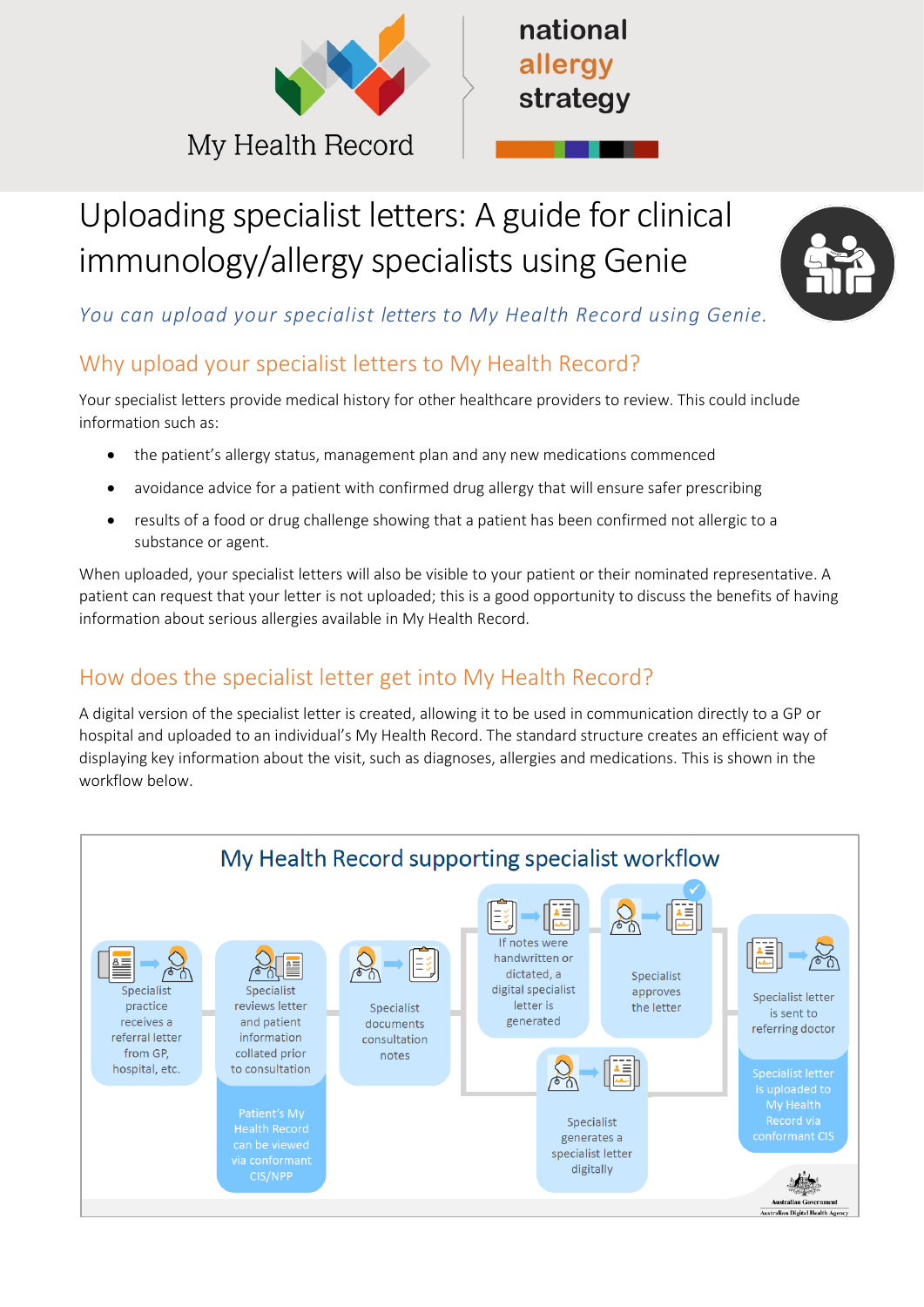Uploaded specialist letters can be found via the Document List. Information provided in a specialist letter from Genie about allergies, adverse reactions and medicines will be uploaded as an attached PDF and not as structured data.

Information provided in a specialist letter regarding allergies, adverse reactions and medicines will not display in the Medicines View. However, a link to the specialist letter will be visible unless a more recent shared health summary is uploaded for the patient, which will contain a full list of known allergies and current medications.

The **Medicines View** displays allergy and medicines Allergies and Adverse Reactions tab is displayed by default and lists allergy and adverse reaction

If you are documenting a specialist letter that contains information about significant allergies, adverse reactions or medicines, ASCIA suggests that you also upload an event summary using coded data to ensure this information is reflected in the Medicines View.

For more information see: Event summaries: A guide for clinical immunology/allergy specialists using [conformant software.](https://www.nationalallergystrategy.org.au/images/mhr/NAS_MHR_Event_Summaries_Updated_March_2022.pdf)

# Who can upload specialist letters?

Check with your software provider whether the product is conformant with uploading specialist letters to My Health Record. If conformant, you will be able to:

- view a patient's My Health Record
- upload your specialist (red quill) letters directly to a patient's My Health Record.

For successful integration of My Health Record into Genie:

- your organisation (HPI-O) must be registered to the My Health Record system. See Getting started: My [Health Record for private allergy practices.](https://www.nationalallergystrategy.org.au/images/mhr/NAS_Getting_started_MHR_for_private_allergy_practices_updated_March_2022.pdf)
- your healthcare provider identifier (HPI-I) must be linked into the organisation's system.
- your software is connected to the My Health Record system (through conformant software provided by your contracted service provider [CSP]).
- the patient's Individual Healthcare Identifier (IHI) has been validated in your system.
- the patient has a My Health Record.

# How to upload a specialist letter in Genie

The way a specialist letter is created depends on your software and how your templates have been designed. The following screenshots are taken from Genie software (via the CSP approach).

If you cannot see the Send Copy to MHR option, as shown below, you may need to contact your software vendor to set up this function. Instructions for other software products are available on the [Australian Digital](https://www.digitalhealth.gov.au/healthcare-providers/training-and-support/my-health-record-training-and-support#Clinical-software-summary-sheets)  [Health Agency's training and support page](https://www.digitalhealth.gov.au/healthcare-providers/training-and-support/my-health-record-training-and-support#Clinical-software-summary-sheets).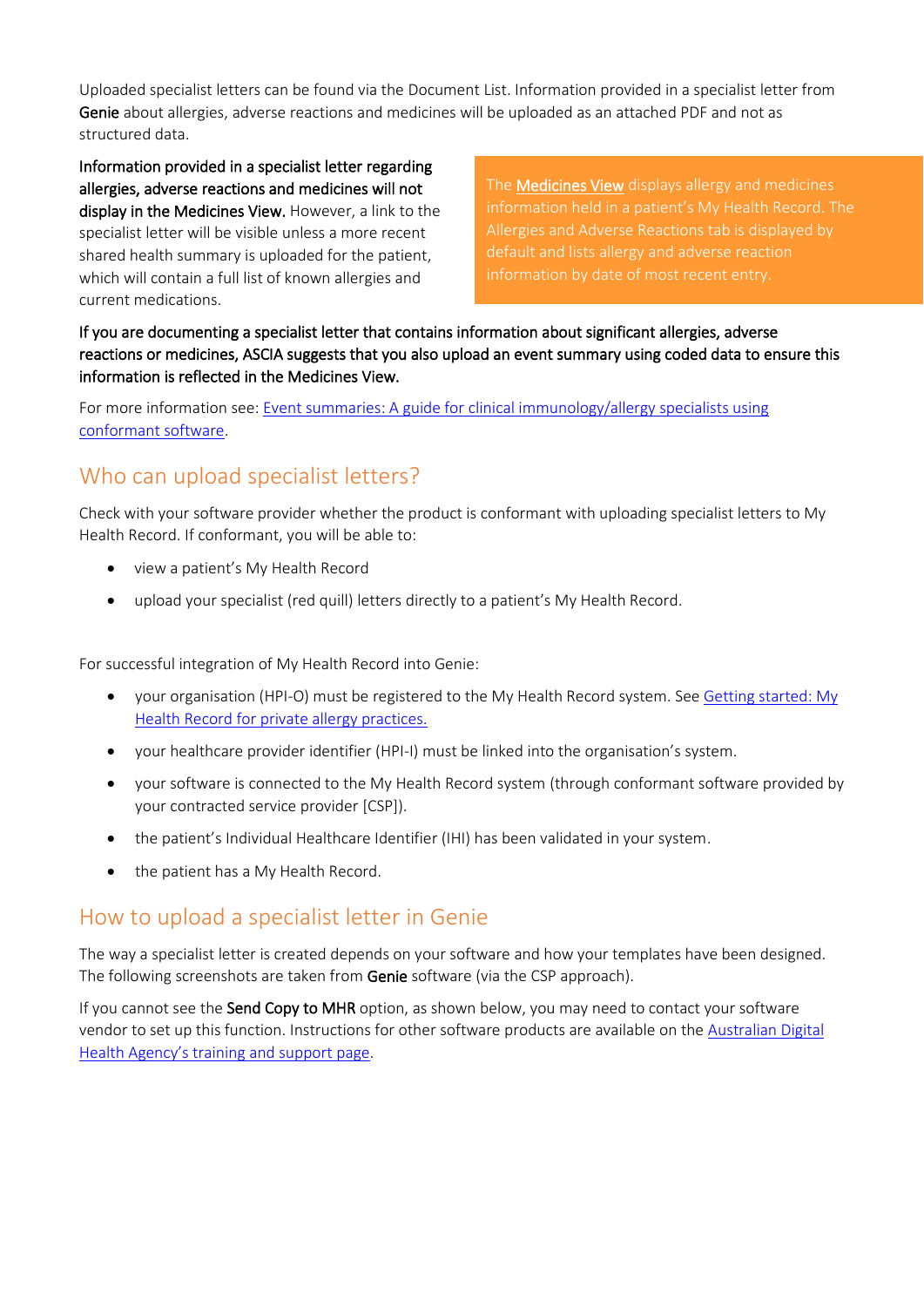# Step 1 – Open a referral and reply letter

In the patient's clinical file, click on the Create a referral or reply letter (red quill) icon.

|                    |                                                     |  | Mr Caleb Derrington (15/06/19: |  |
|--------------------|-----------------------------------------------------|--|--------------------------------|--|
| 02:25<br>88 yrs    | $2460$                                              |  |                                |  |
| Summary            | Notes Checklists/Script Archive Obstetric Hx Social |  |                                |  |
| <b>ALLERGIES</b>   | v                                                   |  | <b>PAST HISTORY</b>            |  |
| <b>Penicillins</b> |                                                     |  |                                |  |
|                    |                                                     |  |                                |  |

### Step 2 – Check the box to send a copy to My Health Record

When creating a letter, the Send Copy to MHR check box will be automatically ticked. If the patient does not want the letter to be uploaded, you can manually untick Send Copy to MHR.

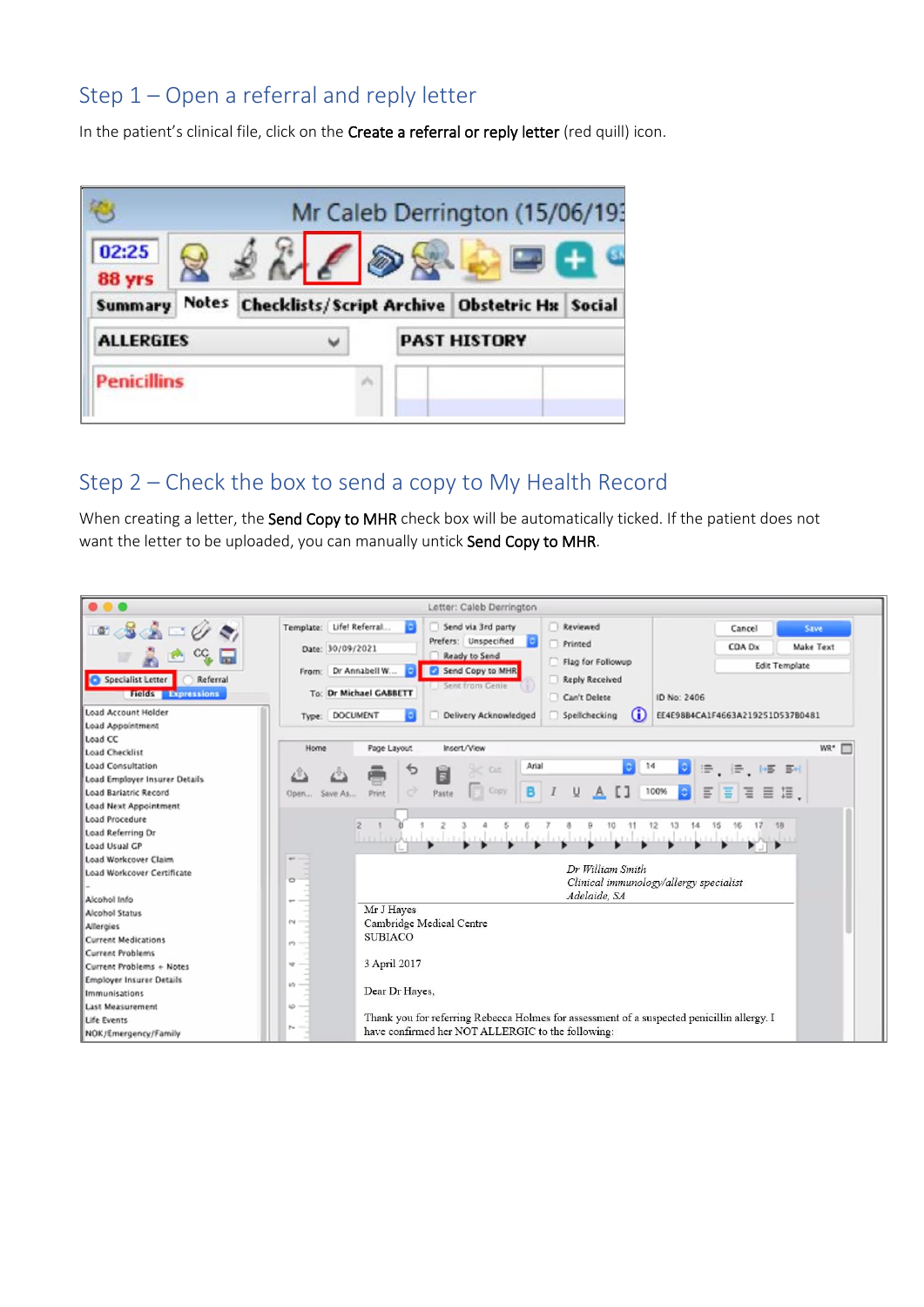# Step 3 – Upload the specialist letter

Create the letter as usual. Once the letter has been marked as Ready to Send, Reviewed or Printed, when you click Save, the letter will be automatically uploaded to your patient's My Health Record.

| Letter: Zarah Fawcett                                                                                                                                                        | icalia ka                                                                                                                                                                                                                                                                                                                                                                                           |
|------------------------------------------------------------------------------------------------------------------------------------------------------------------------------|-----------------------------------------------------------------------------------------------------------------------------------------------------------------------------------------------------------------------------------------------------------------------------------------------------------------------------------------------------------------------------------------------------|
| $\bullet$ $\bullet$ $\circ$<br>M<br>$cc$ $\Box$<br>Referral<br><b>(@)</b> Specialist Letter<br><b>Fields Expressions</b>                                                     | Template: Default Letter<br>Reviewed<br>Send via 3rd party<br>v.<br>Cancel<br>Save<br>Prefers: DivisionReport v<br>Printed<br>CDA Dx<br>Date: 13/07/2021<br>Ready to Send<br>Flag for Followup<br><b>Edit Template</b><br><b>Make Text</b><br>Dr Annabell Willson<br>Send Copy to MHR<br>From:<br>$\sim$<br>Reply Received<br>Sent from Genre<br>To: Miss Lisa Smith<br>Can't Delete<br>ID No: 2210 |
| Load Account Holder<br>Load Appointment<br>Load CC<br>Load Checklist<br>Load Consultation<br>Load Employer Insurer Details<br>Load Bariatric Record<br>Load Next Appointment | $\bf(i)$<br>Type: DOCUMENT<br>F3754447451A47FAAAA99776543483FB<br>Spelchecking<br>Delivery Admoniedged<br>$\vee$<br>Ξ<br>File Edit View Insert Style Colors Paragraph Format Tools<br>$\vee$ 12 $\vee$ B / U 000088080<br>I Times New Roman<br>Normal                                                                                                                                               |
| Load Procedure<br>Load Referring Dr<br>Load Usual GP<br>Load Workcover Claim<br>Load Workcover Certificate<br>Alcohol Info<br>Alcohol Status                                 | $\hat{n}$<br>Dr William Smith<br>×<br>Clinical immunology/allergy specialist<br>$\frac{1}{2} \left( \frac{1}{2} \right) \left( \frac{1}{2} \right)$<br>$\sim$<br>Adelaide, SA<br>$\sim$<br>×<br>Mr J Hayes<br>$\sim$<br>Cambridge Medical Centre<br>$\begin{array}{c} \hline \end{array}$<br>٠<br><b>SUBIACO</b><br>٠<br>$\frac{1}{2}$<br>$\omega$<br>3 April 2017                                  |

Note: After the letter has been sent, the Send Copy to MHR check box will update to say Sent to MHR.

| <b>Document List</b>                 |                                                 |            |                             |                               |                                           |       |  |
|--------------------------------------|-------------------------------------------------|------------|-----------------------------|-------------------------------|-------------------------------------------|-------|--|
| Filter                               | <b>Currently displaying approved documents.</b> |            |                             |                               |                                           |       |  |
| ۵<br>Shared Health Summaries         |                                                 |            |                             |                               |                                           |       |  |
| Discharge Summaries                  | Document Date Service Date                      |            | <b>Document</b>             | Organisation                  | Organisation Type                         |       |  |
| <b>Event Summaries</b>               | 22 Nov 2017                                     |            | Shared Health Summary       | Medical Center                | General Practice                          |       |  |
| <b>Specialist Letters</b>            |                                                 |            |                             | Medical Center                | General Practice                          |       |  |
| <b>Referral Letters</b>              | 3 Apr 2017                                      |            | Shared Health Summary       |                               |                                           |       |  |
| Medicare Documents                   | 3 Apr 2017                                      |            | e-Referral                  | Medical Center                | General Practice                          | 忈     |  |
| <b>Prescribe &amp; Dispense Docs</b> | 3 Apr 2017                                      |            | eHealth Dispense Record     | Pharmacy                      | Pathology and Diagnostic Imaging Services |       |  |
| <b>Patient Created</b>               | 3 Apr 2017                                      |            | eHealth Prescription Record | <b>GP</b>                     | Pathology and Diagnostic Imaging Services |       |  |
|                                      | 3 Apr 2017                                      |            | Specialist Letter           | <b>Medical Center</b>         | <b>Immunology Services</b>                |       |  |
| Last 3 months<br>Date:               | 3 Apr 2017                                      | 2 Apr 2017 | Discharge Summary           | Medical Center                | Pathology and Diagnostic Imaging Services |       |  |
| $T\sigma$<br>From                    | 27 Mar 2017                                     |            | Pathology Report            | Sullivan Nicolaides Pathology | Pathology and Diagnostic Imaging Services |       |  |
| Author Name or HPII                  | 27 Mar 2017                                     |            | Diagnostic Imaging Report   | Imaging Queensland            | Pathology and Diagnostic Imaging Services | Ġ     |  |
|                                      | 17 Mar 2017                                     |            | Diagnostic Imaging Report   | Wesley Medical Imaging        | Pathology and Diagnostic Imaging Services |       |  |
|                                      | 17 Mar 2017                                     |            | Pathology Report            | Mater Pathology               | Pathology and Diagnostic Imaging Services | Debug |  |
| <b>Status: Approved</b>              | 10 Mar 2017                                     |            | Pathology Report            | Pathology Queensland          | Aged Care Residential Services            |       |  |
| <b>Clear Filter</b>                  | 10 Mar 2017                                     |            | Diagnostic Imaging Report   | Brisbane Diagnostics          | Aged Care Residential Services            |       |  |
|                                      | 1 Mar 2017                                      |            | Diagnostic Imaging Report   | Oueensland Diagnostic Imaging | Aged Care Residential Services            |       |  |

The image below shows the specialist letter appearing in the patient's Document List.